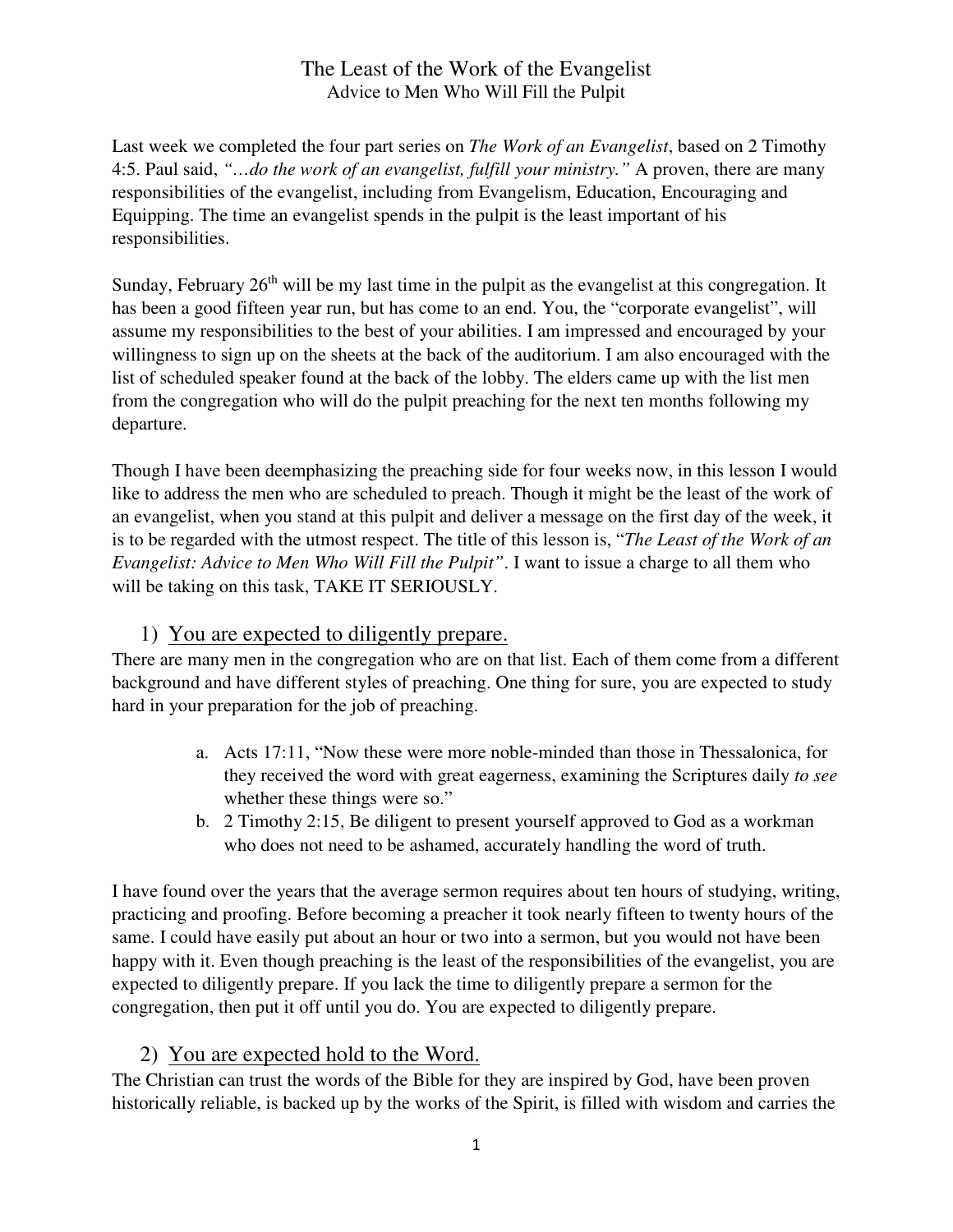promise of eternal life. *2 Timothy 3:16–17, All Scripture is inspired by God and profitable for teaching, for reproof, for correction, for training in righteousness; <sup>17</sup> so that the man of God may be adequate, equipped for every good work."* We have a powerful book with a powerful plan for the powerful people in Christ.

The words you say from this pulpit must be taken seriously. James emphasized the importance on what comes out the mouth of man concerning the Word of God. *James 3:1-2, "My brethren, be not many masters, knowing that we shall receive the greater condemnation. <sup>2</sup>For in many things we offend all. If any man offend not in word, the same is a perfect man, and able also to bridle the whole body."* It should be important for any man who assumes the pulpit hold tight to the word, lest he lead someone further from Christ. They must *contend earnestly for the faith which was once for all handed down to the saints* (Jude 3).

#### Bible First, Opinion Second

There is no way a speaker can completely avoid all his opinions when he preaches. We all have varying perspectives and depths of knowledge of the scripture. We must make sure to be extremely careful to not put our opinions ahead of what the Bible says. Don't misrepresent the scriptures for we do it at our own peril.

- Proverbs 30:6, "Do not add to His words Or He will reprove you, and you will be proved a liar."
- Deuteronomy 12:32, "Whatever I command you, you shall be careful to do; you shall not add to nor take away from it."
- Revelation 22:18–19, "... if anyone adds to them, God will add to him the plagues which are written in this book;  $^{19}$  and if anyone takes away from the words of the book...God will take away his part from the tree of life and from the holy city, which are written in this book."

Preaching a sermon might be the least important responsibility of the work of the evangelist, but make sure to hold to the Word of God ahead of the word of man. If you feel you are not able to do so at this time, then it would be best to wait until you can.

# 3) You are expected to look presentable.

### The Irreverent Defendant

Many years ago I was forced to take a non-Christian to small claims court for something he refused to pay. I had tried in vain to settle with him, but he simply was not going to listen. The day arrived to appear before the judge. I made sure to appear well-groomed and well-dressed before the judge, wanting to make a good first appearance. The defendant decided to show up with torn blue jeans, a t-shirt, dirty shoes and very poorly groomed. The judge listened to the case and immediately rendered the verdict on my behalf. Even though the law was already on my side, the judge made sure to address the defendant's appearance as "lacking significant reverence for the integrity of his court". Hopefully next time the man will display a sense of reverence for that which is important.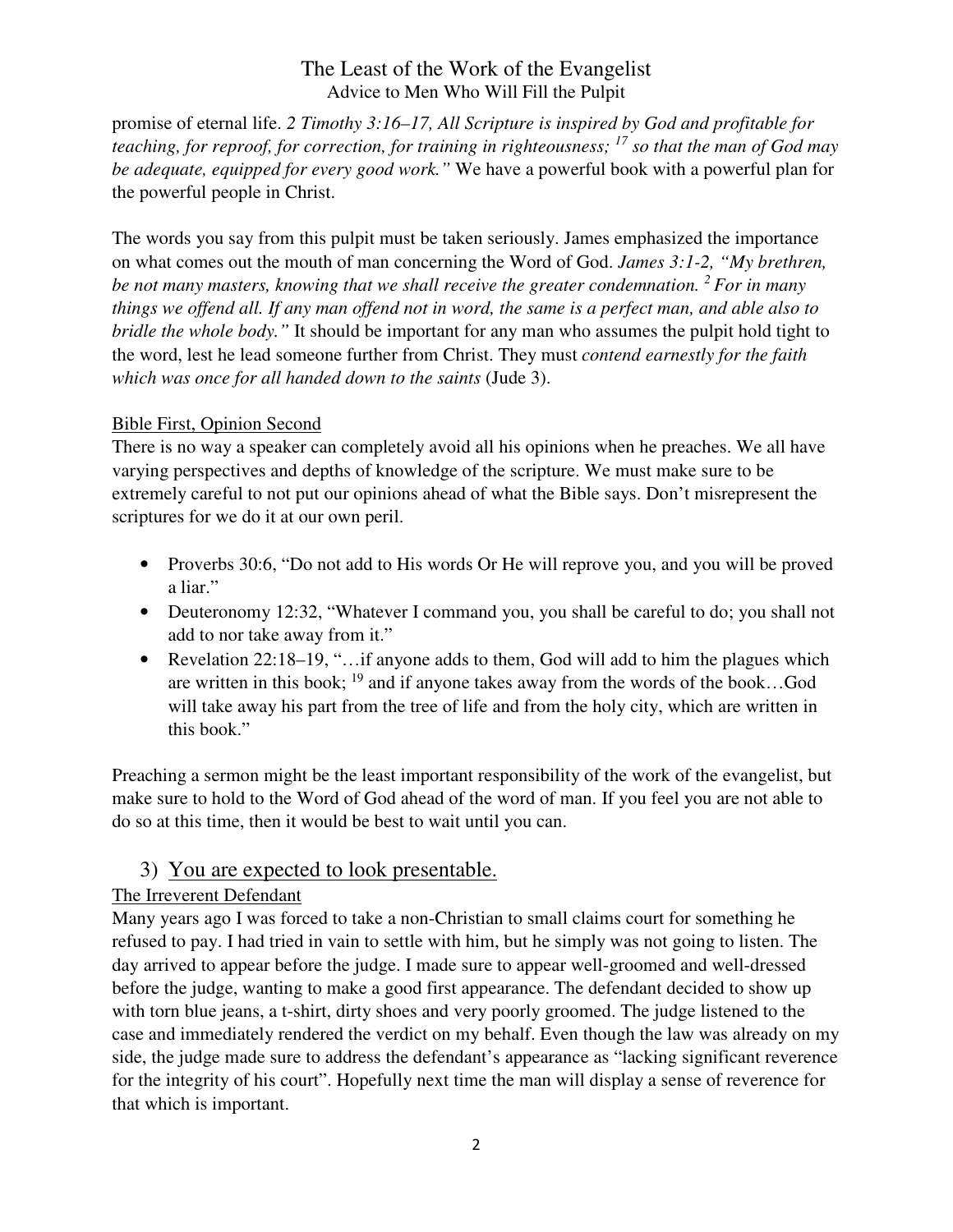Think of some of the reverent moments of life, like a wedding, a court trial, a funeral or a graduation. Most people will attempt to present themselves with good grooming and attire for these occasions. Why? To show reverence for the moment at hand. They do not want to be a stumbling block for others, like a wedding party, a judge, the bereaved and the graduate. You want to put your best foot forward.

When a man stands up at the pulpit and preaches a sermon, he must make sure that his appearance communicates the message of respect for the King and His people. He needs to treat the hearers, his brothers and sisters, his Father and his Savior with reverence. Don't be like the irreverent guest at the wedding in Matthew 22:11-13. He was not appropriately dressed for the occasion and became a stumbling block to the King and the guests. Be like Paul, who became all things for all men that by all means that he might save some. He did all things for the gospel so that he would become a fellow partaker of it (1 Corinthians 9:20-23). You are to look presentable.

Preaching a sermon might be the least important work of an evangelist, but it still commands excellence. You are expected to be presentable when coming before the assembly. If you are unable to do this when your day comes, then wait until you have resolution in this area.

### 4) You are expected to preach the gospel.

There is a difference in preaching verses teaching. The apostle Paul wrote in *1 Timothy 2:7, And for this I was appointed a preacher and an apostle (I am telling the truth, I am not lying) as a teacher of the Gentiles in faith and truth* (see also 2 Timothy 1:11; Acts 5:42, 28:30-31 and 1 Timothy 6:2). Teaching is focused on continual education and preaching is centered the gospel of Jesus.

- Philip preached the gospel to the Samaritans (Acts 8:25) and the cities of Caesarea (Acts 8:40).
- Paul and the mission team "preached the gospel" in Asia (Acts 14:7, 15, 21).
- They were called to "preach the gospel" to Europe in Acts 16:10.
- Paul said he was eager to "preach the gospel" in Rome (Romans 1:15).
- More than three dozen times in the New Testament, the gospel is associated with preaching, but not teaching.

The point is that when you get up to preach, you had better have something about the death, burial and resurrection of Jesus. If you cannot draw people closer to the empty tomb of Jesus when you speak from the pulpit, then you have not preached. Make sure to always mention in one form or another the Christocentric message of the gospel.

• 1 Corinthians 1:23, *but we preach Christ crucified, to Jews a stumbling block, and to Gentiles foolishness,*